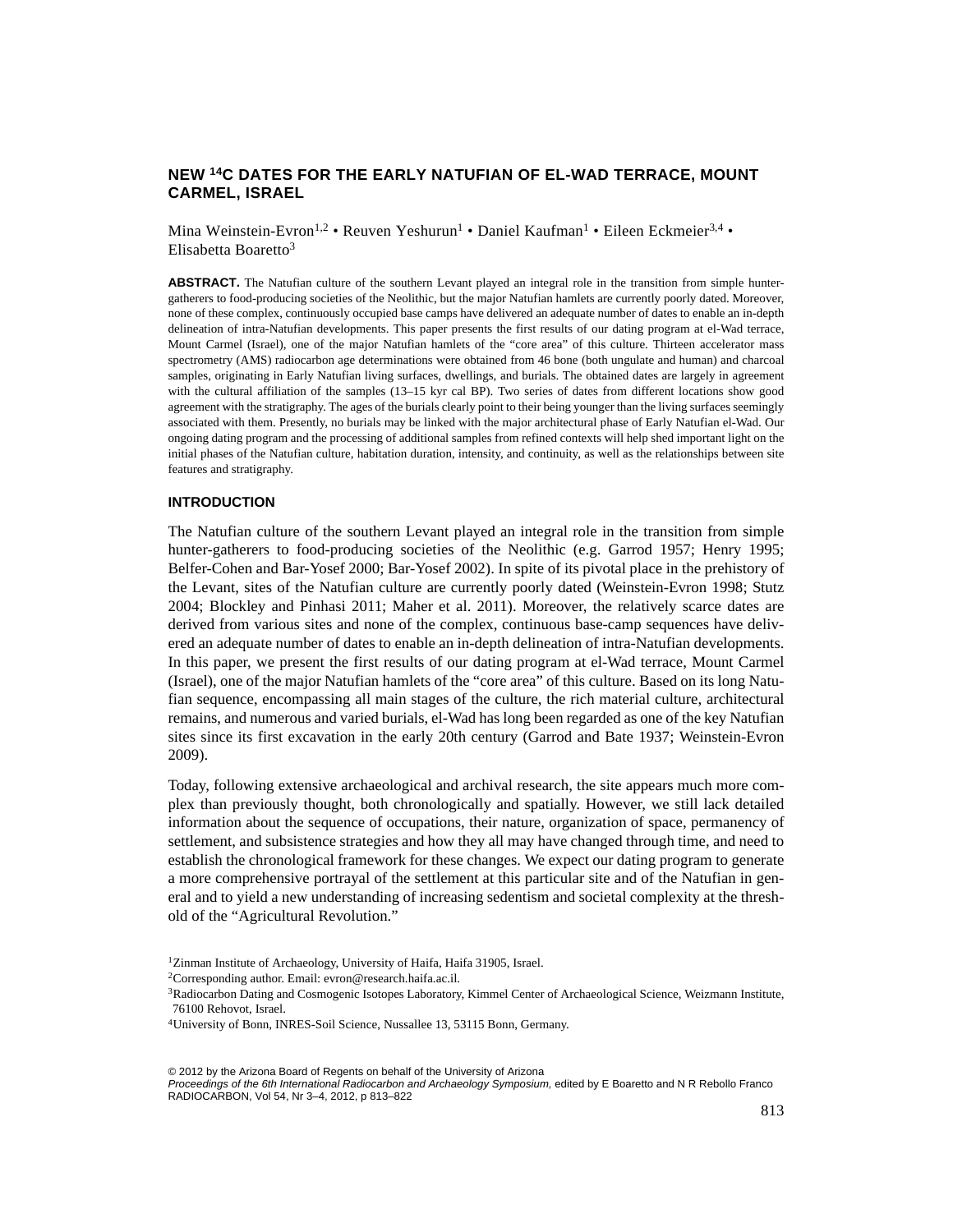# 814 *M Weinstein-Evron et al.*

## **EL-WAD: THE SITE AND EXCAVATION**

El-Wad is a large Natufian site in Mount Carmel, well known for its elaborate architectural features and numerous graves and high density of finds. The site (a large cave and adjacent terrace; Figure 1) contains a long and rich Early to Late/Final Natufian sequence. It was first investigated by C Lambert in 1928, but became well-known as a result of the 1929–1933 excavation campaign of D A E Garrod (Garrod and Bate 1937; see also Weinstein-Evron 2009). The site was later excavated by F Valla and O Bar-Yosef (Valla et al. 1986), by M Weinstein-Evron (1998), and recently by M Weinstein-Evron, D Kaufman, and R Yeshurun (Weinstein-Evron et al. 2007; in press; Yeshurun et al., in press). As documented previously (e.g. Garrod and Bate 1937; Garrod 1957), the Early Natufian layer is much thicker and richer than the Late Natufian. In recent years, during the renewed excavations on the northeastern part of the el-Wad terrace, the later phases of the Early Natufian have been exposed in an area of  $\sim$ 70 m<sup>2</sup>. Throughout the site, this is the phase displaying substantial stone architecture, as previously documented by Lambert and Garrod (Weinstein-Evron 2009; Weinstein-Evron et al., in press; Figure 1b). A well-built curvilinear wall (Wall I), minimally 9 m in diameter, is the most prominent feature of the current excavation on the terrace (Figure 1). This wall partially abuts a natural bedrock step in a manner similar to the "terrace wall" unearthed by Garrod (Garrod and Bate 1937: Plate V1-2). Wall I could have been used for leveling the naturally steep bedrock terrace and/or for demarcating a large structure. In the area enclosed by Wall I, several partially preserved stone structures and stone-rich "living floors" (which are not always clearly associated with walls) have been excavated. Among the former, Structure II (Figures 1, 2) is the best preserved example of a medium-sized dwelling in the area enclosed by Wall I. Three successive stone-laid pavements were unearthed in it to date, thereby attesting to the repeated use of the structure. The density of finds in the Early Natufian layer is extremely high, but human remains are almost absent; so far, only 1 burial has been exposed. The stone structures, numerous living floors, density and diversity of finds, and the near-complete absence of burials indicate that this part of the site was used primarily for habitation and daily activities in the Late Early Natufian (LEN) (Weinstein-Evron et al., in press; Yeshurun et al., in press).

To date, 3 radiocarbon dates have been obtained for the bottom, middle, and upper parts of the relatively shallow Natufian layer in the inner part of the cave (Weinstein-Evron 1991, 1998, and see below), bracketing the (Early) Natufian layer roughly between 16,000–12,400 cal BP. As part of the renewed excavation in the NE terrace, we launched a dating program in order to gain important insights into the duration and intensity of site occupation and its subphases, which will enable the testing of hypotheses pertaining to Natufian sedentism and the impact of abrupt environmental changes in the terminal Pleistocene.

#### **Provenance and Sampling**

During the renewed excavations at el-Wad terrace, a series of samples for 14C dating were collected from distinct proveniences covering a significant part of the attained Early Natufian sequence, mostly in the West Area of the excavation (Figure 1). In this part of the site, a thick Natufian sequence has been exposed, containing extensive Early Natufian stone architecture, overlain by Early Natufian levels with some living surfaces and stone installations, subsequently overlain by relatively thin Late/Final Natufian sediments with no built features. A group of Late/Final Natufian burials terminates the Natufian sequence at the NE terrace (Weinstein-Evron et al. 2007, in press; Yeshurun et al., in press).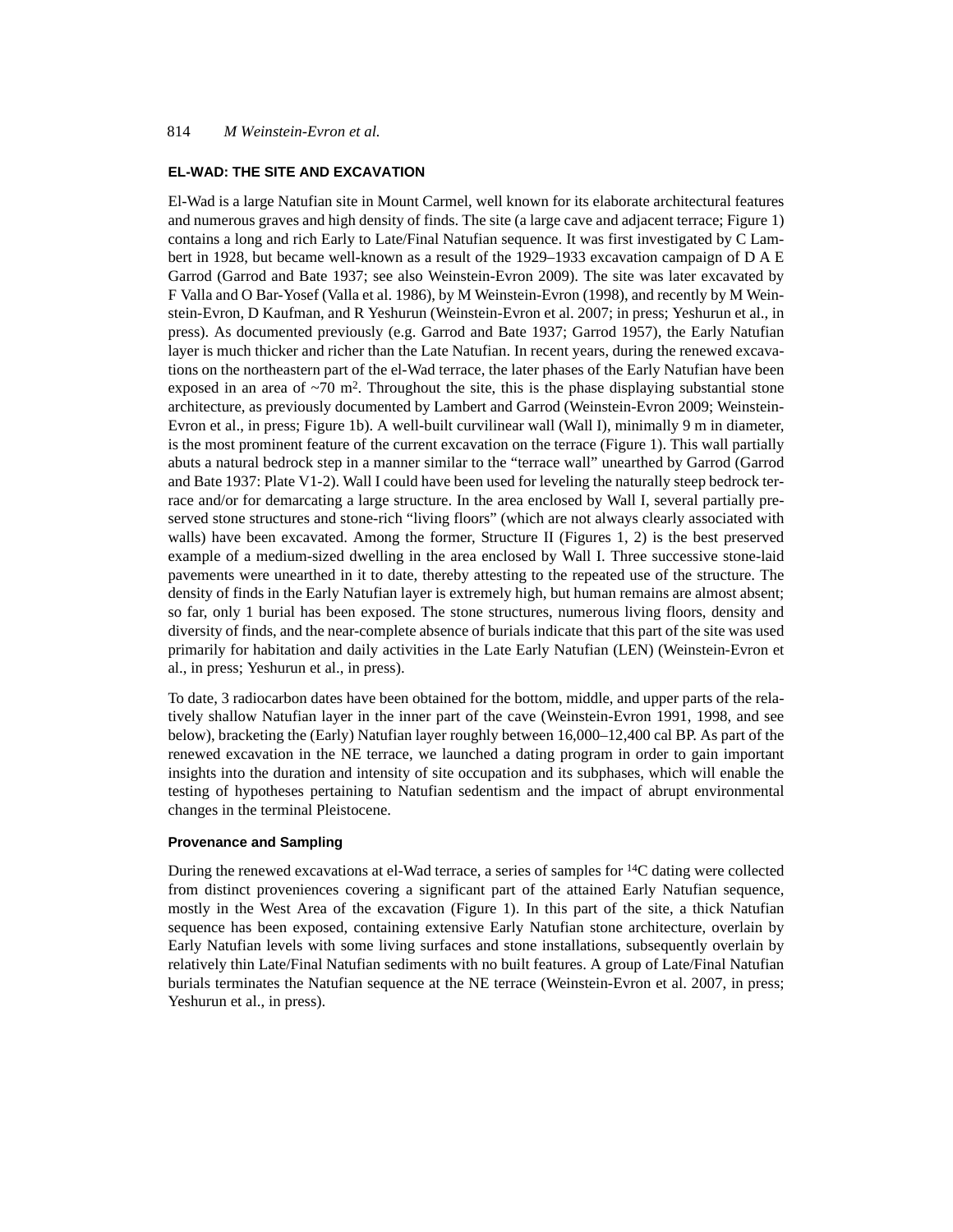

Figure 1 Map showing the location of el-Wad, a general plan of the site, and a plan of the renewed terrace excavation showing the Late Early Natufian (LEN) layer. The architectural complex of Wall I (large "terrace wall") delimits numerous living levels, of which a portion of Structure II (Wall II) is shown in the East Area of the excavation and a rich living surface overlying it is depicted in the West Area.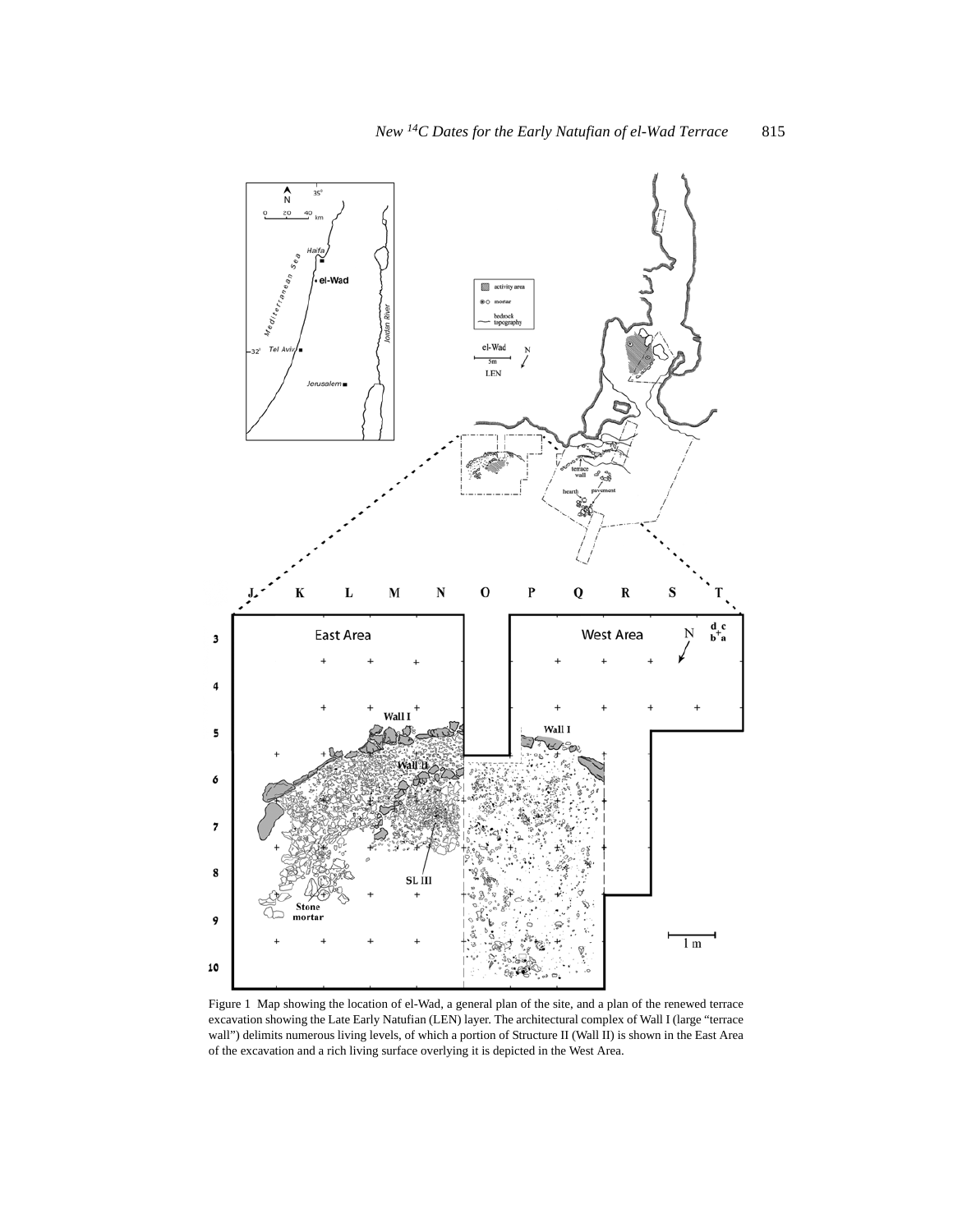

Figure 2 Section presenting the general stratigraphy of the terrace (marked as the N-O line in Figure 1). The lithic-based cultural division is depicted in the inset, showing the proportions of Helwan-retouched and abruptly retouched lunates, as well as microburins.

The samples (bone and charcoal) are derived from living floors, installations, and burials. Table 1 lists the provenience details for each sample (season of excavation, grid square and basket, "locus" if applicable, and elevations below the excavation datum). Note that as the layers dip NE (Figure 2), the elevation data can be safely correlated only within specific grid subsquares. Next, the table lists a short stratigraphic and contextual description of the samples. All of the samples come from the Natufian Unit 2, which is the main archaeological entity of the terrace. This layer, which correlates with Garrod's layer B, contains a series of Natufian occupations exhibiting architectural features, graves, numerous finds, and virtually no signs of later intrusions. Unit 2 is provisionally divided into phases based on the intra-Natufian architectural stratigraphy. Phases W-0 through W-4 contain rich levels with a few built installations. Phase W-5 includes well-preserved occupation levels, while phases W-6 and W-7 display massive stone architecture including walls, numerous stony floors, and installations. Preliminary sorting of the lithics (Figure 2) points to the uppermost phase/s of Unit 2 and the bottom of Unit 1 as being of Late/Final Natufian age (dominated by short, abruptly retouched lunates and many microburins) and the rest of Unit 2 as belonging to the Early Natufian (dominance of Helwan-retouched lunates, abruptly retouched lunates being longer, and microburins are very rare). The excavation of the Natufian layers is still ongoing. We have attained the bottom of the Early Natufian layer in 2 small soundings, where only sterile earth and bedrock underlie it, similar to Garrod's descriptions (Weinstein-Evron 2009; Weinstein-Evron et al., in press).

Altogether, 46 samples (34 bones and 12 charcoals) were selected for dating, but only 11 (5 bones and 6 charcoals) were finally processed and yielded ages. A strict prescreening selection has been applied to determine the quality of the sample material (Eckmeier et al., these proceedings). Most 14C samples are derived from uninterrupted living surfaces, from the central (lines 6–7) and northern (lines 8–9) parts of the West Area of the excavation (Figure 1), from above, inside, and outside Structure II. A single sample was collected from a living surface in the East Area of the excavation. Additionally, 2 human burials were sampled: the femur of the newly unearthed Early Natufian Homo 132 (RTT-6114) and a charcoal piece (RTT-6116) from the burial of Homo 101 (a young male adult; Weinstein-Evron et al. 2007; Bachrach et al., in press). While the latter was attributed to a Late Natufian burial ground, its location within a cavity in the bedrock south of Wall I and its burial mode raise the possibility that it may belong to the Early Natufian (Weinstein-Evron et al. 2007).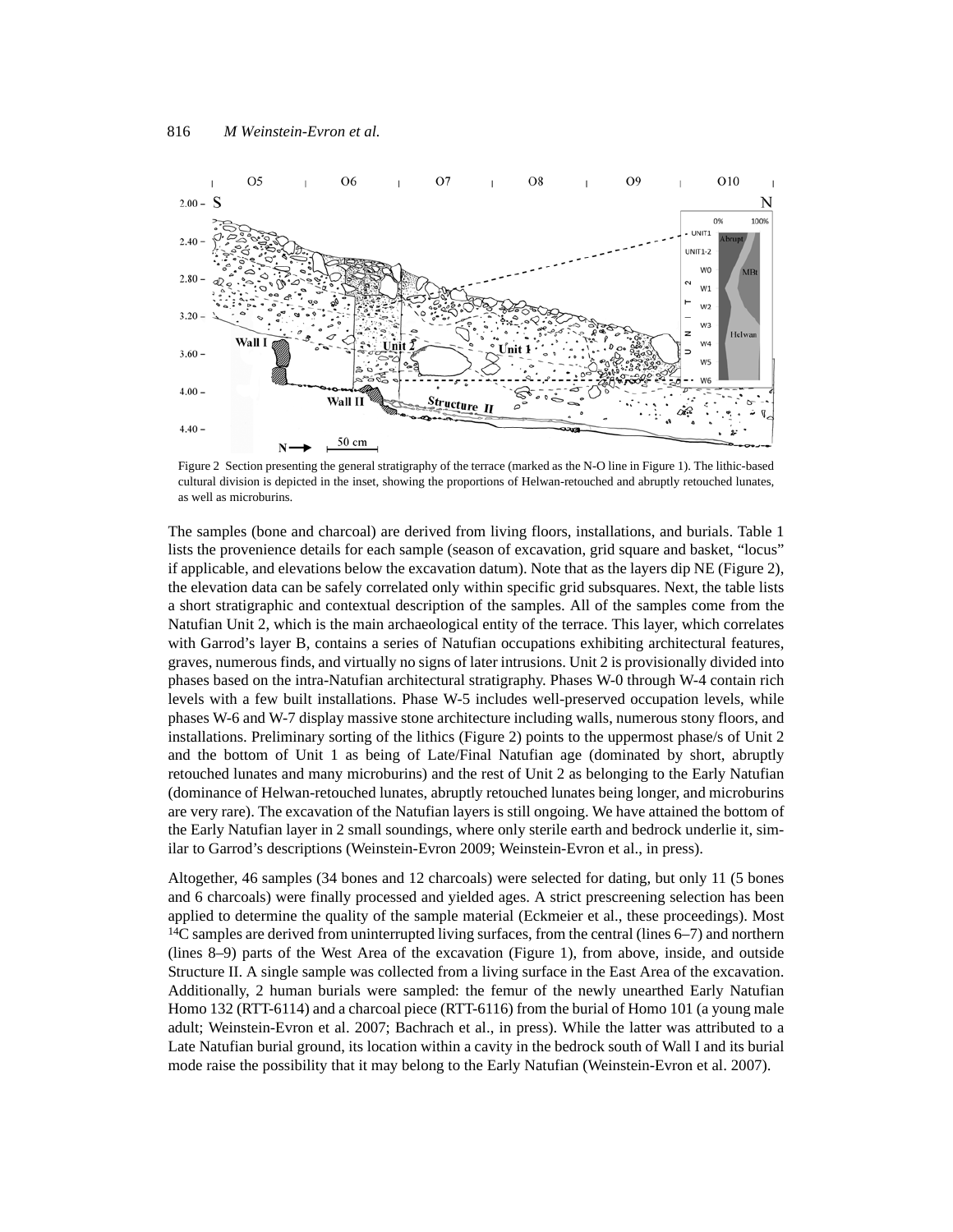| e<br>v<br>$\frac{1}{2}$ and $\frac{1}{2}$ and $\frac{1}{2}$ and $\frac{1}{2}$ and $\frac{1}{2}$<br>:<br>.<br>:<br>גו<br>فامسما فلمراج |                                                                                                                                                |  |
|---------------------------------------------------------------------------------------------------------------------------------------|------------------------------------------------------------------------------------------------------------------------------------------------|--|
| $\sim$<br>and <sup>14</sup> C ages for the el-Wau terrace<br>$27 + 0.7$<br>nan Ingi<br>$\sim$<br>ا ما ما امار                         | ć<br>$\sim$ $\sim$ $\sim$<br><b>SHOPPION</b> CONTROL<br>is Molon<br>$\eta$ and the $I$<br>L<br>S<br>.<br>.<br>.<br>$\overline{a}$<br>りっこう オフラン |  |

|        |                      |      |                      |                 |                                           | et al. 2001; Bronk Ramsey 2009) and the Intualibration curve data (Reimer et al. 2009).  |                  |                   |                   |
|--------|----------------------|------|----------------------|-----------------|-------------------------------------------|------------------------------------------------------------------------------------------|------------------|-------------------|-------------------|
|        |                      |      |                      | Elevation       |                                           |                                                                                          |                  |                   |                   |
|        |                      |      |                      | below           |                                           |                                                                                          |                  |                   |                   |
| Lab#   |                      |      | Sq. Bas.             | datum           | Unit phase level,                         |                                                                                          |                  | Cal age BP        | Cal age BP        |
|        | (RTT-) Material      | Year | Locus                | $\binom{cm}{2}$ | Excavation area                           | Remarks                                                                                  | Age BP           | $\frac{6}{1}$     | $\frac{6}{2}$     |
| 6095-2 | Charcoal             | 2004 | Q7d 50               | $314 - 319$     | Unit $2 W-1$ or $W-$<br>2 Center          | Associated with a few stone in-<br>stallations                                           | $11,610 \pm 80$  | 13,570-13,350     | 13,660-13,280     |
| 5786   | Bone                 | 2007 | O6b 32               | 345-350         | Unit $2 W-3$ , Cen-                       | Associated with a few stone in-<br>stallations                                           | $11,370 \pm 115$ | 13,340-13,120     | 13,450-13,000     |
| 5790   | Bone                 | 2007 | O <sub>7c</sub> $40$ | 353-355         | Unit 2 W-4, Cen-                          | Associated with a few stone in-<br>stallations                                           | $11,965 \pm 125$ | 13,980-13,710     | 14,150-13,500     |
| 6096-2 | Charcoal             | 2007 | P6b 66               | 348-353         | Unit $2 \text{ W-}5$ , level<br>I, Center | Well-preserved level with stone-<br>built features                                       | $12,340 \pm 85$  | 14,560-14,080     | 14,800-14,000     |
|        | 6098-2 Charcoal 2008 |      | Q6a 94<br>loc46      | $355 - 361$     | Unit 2 W-6 level<br>IV, Center            | Stone with adhering charcoal, in<br>a stony living floor, probably in-<br>side structure | $12,430 \pm 80$  | $14,660 - 14,220$ | 14,950-14,100     |
|        | 6097-2 Charcoal      | 2009 | O6c 84<br>loc55      | 383-388         | Unit 2 W-6 level<br>VII, Center           | Stony living floor, probably in-<br>side structure                                       | $14,150 \pm 140$ | 17,200-16,550     | 17,550-16,350     |
| 6106   | Bone                 | 2006 | $Q8c$ 37             | 343-347         | Unit $2 W-3$ ,<br>North                   | Well-preserved level with stone-<br>built features                                       | $11,840 \pm 100$ | 13,820-13,580     | 13,910-13,440     |
| 6105   | Bone                 | 2008 | O9d 20               | 396-400         | Unit 2 W-5 level<br>I. North              | Well-preserved level with stone-<br>built features                                       | $11,935 \pm 100$ | 13,920-13,690     | 14,030-13,560     |
| 6107   | Bone                 | 2009 | Q8d 85<br>loc58      | 392-393         | Unit 2 W-6 level<br>VII, North            | small stones with concretions,<br>Concentration of artifacts and<br>above burial H132    | $12,350 \pm 100$ | 14,590-14,100     | 14,900-14,000     |
| 6117-2 | Charcoal             | 2009 | Q9a 54               | 408-408         | Unit 2 W-7 level<br>VIII, North           | Just above a large pile of stones<br>and flint artifacts (loc. 63)                       | $12,300 \pm 70$  | 14,350-14,030     | $14,700 - 13,950$ |
| 6115   | Bone                 | 2007 | M8c96                | 442-446         | Unit 2 W-7 level<br>IX, East              | Well-preserved level with archi-<br>tecture                                              | $11,570 \pm 75$  | 13,490-13,300     | 13,620-13,260     |
| 6114   | Bone                 | 2009 | Q7b 124<br>H132      | 397-397         | Unit 2 W-6,<br>Burial                     | Burial H132, human femur                                                                 | $11,570 \pm 75$  | 13,490-13,300     | 13,620-13,260     |
| 6116   | Charcoal             | 1997 | N4b 25<br>H101       | $321 - 329$     | Unit 2 indet.,<br>Burial                  | Associated with burial H.101                                                             | $11,640 \pm 70$  | 13,590-13,390     | 13,680-13,320     |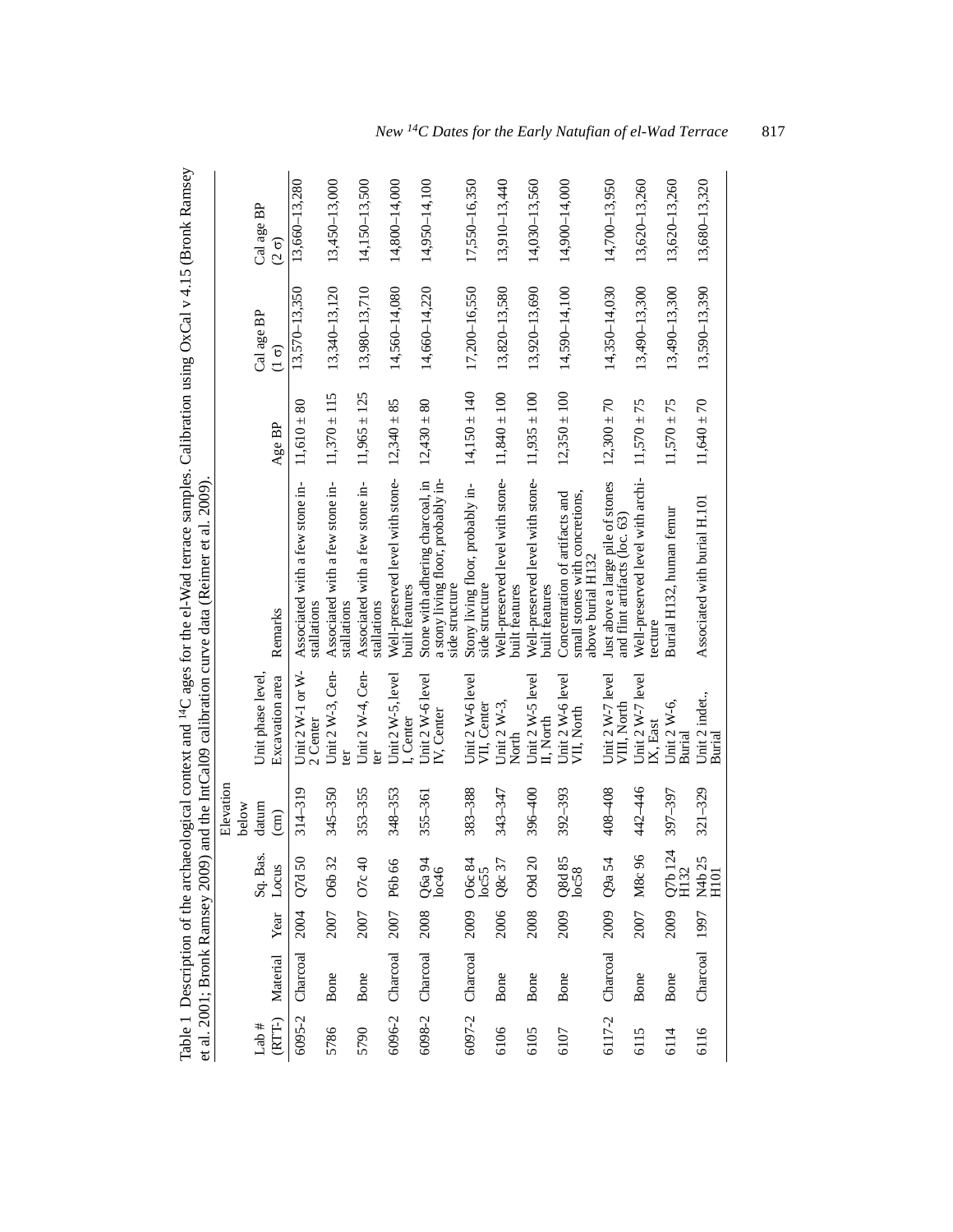#### **METHODS**

A collaborative effort was made by all authors to sample good archaeological contexts, assess their depositional environment, and increase precision and accuracy of the associated 14C dates. Bone samples were prepared using the procedure given in Yizhaq et al. (2005), while charcoal samples were prepared using a modified procedure with an additional water step before the acid-base-acid procedure (see Eckmeier et al., these proceedings). The detailed description of the analytical procedures is given in Eckmeier et al. (these proceedings). Infrared spectroscopy of sediments and  $^{14}C$ samples, micromorphology of bones, prescreening methods of material quality control of  ${}^{14}C$  samples, and an alternative pretreatment procedure for charcoal samples were applied.

# **RESULTS**

Thirteen AMS 14C age determinations were obtained from 46 bone (both ungulate and human) and charcoal samples from the renewed excavation. The ages and calibrated ages (68.2% and 95.4% probability) are given in Table 1 and ordered stratigraphically in Figure 3. Two more samples, RTT-5786 and -5790, were dated in an earlier exercise and they are included in this paper, but they did not go though the same material characterization.



Figure 3 The calibrated dates presented in stratigraphic order, grouped by the central sequence (squares O-Q/6-7) and the northern sequence (squares O-Q/8-9). The single date from the East Area and the 2 ages coming from burial contexts are also shown. The  $3<sup>14</sup>C$  dates made in the 1980s are shown at the bottom of the figure. The samples are marked (b) for bones and (c) for charcoal.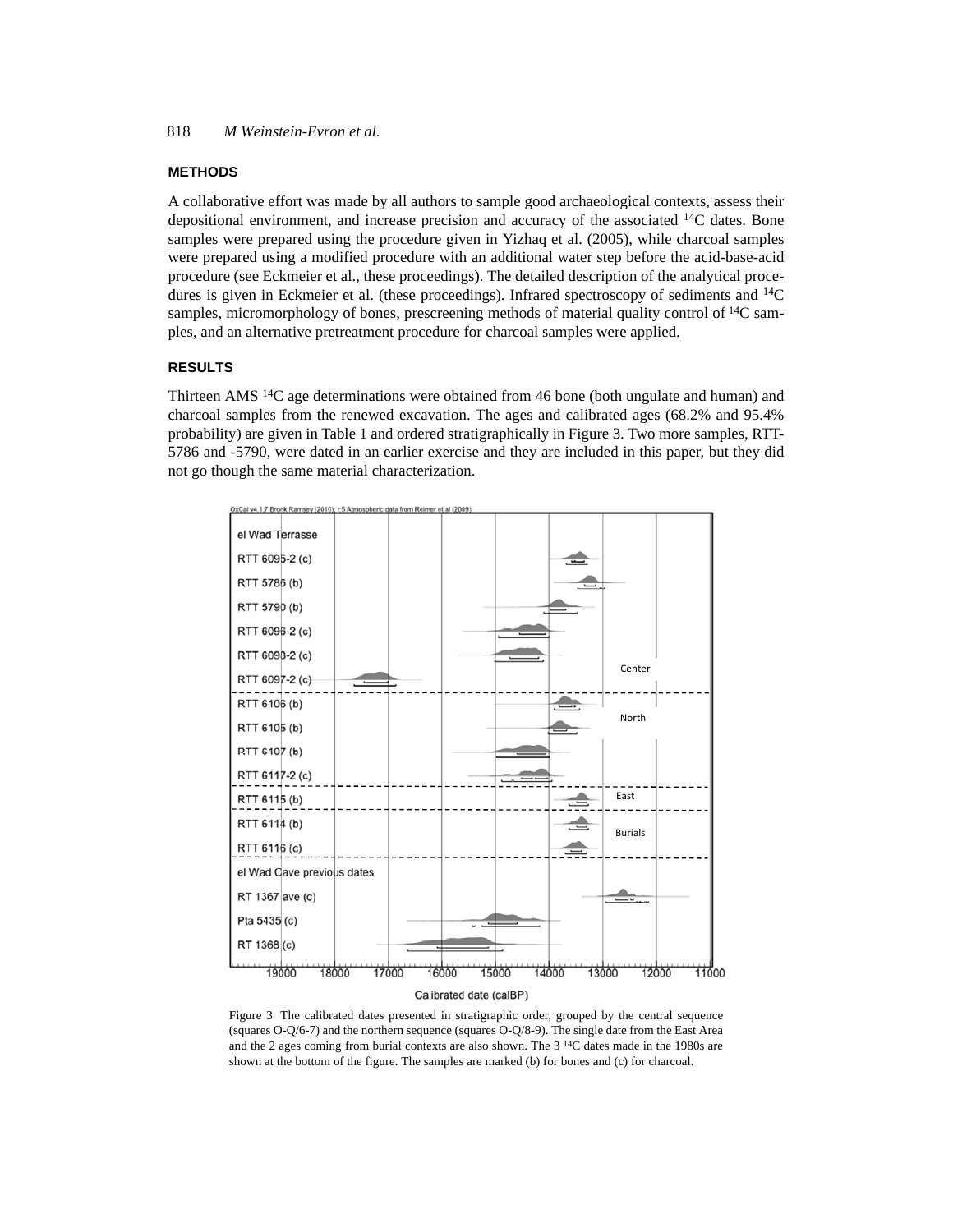|                      |               |                        |               |                | Table 2 Description of the archaeological context and <sup>14</sup> C ages for the el-Wad Cave samples (Weinstein-Evron 1991, recalibration using OxCal<br>v 4.1.5, Bronk Ramsey et al. 2001; Bronk Ramsey 2009; atmospheric data from Reimer et al. 2009). |                     |                                                                                             |               |
|----------------------|---------------|------------------------|---------------|----------------|-------------------------------------------------------------------------------------------------------------------------------------------------------------------------------------------------------------------------------------------------------------|---------------------|---------------------------------------------------------------------------------------------|---------------|
|                      |               |                        |               | Elevation      |                                                                                                                                                                                                                                                             |                     |                                                                                             |               |
|                      |               |                        |               | below<br>datum |                                                                                                                                                                                                                                                             | <sup>14</sup> C age | Cal age BP                                                                                  | Cal age BP    |
| Lab#                 | Material Year |                        | Square (cm)   |                | Remarks                                                                                                                                                                                                                                                     | year BP             | $\frac{6}{5}$                                                                               | $\frac{6}{2}$ |
| RT-1368              |               | Charcoal 1988-1989 I41 |               | 165            | Bottom of the Naturian sequence in $12,950 \pm 200$ 16,090–15,130<br>Chapter 11                                                                                                                                                                             |                     |                                                                                             | 16,640-14,875 |
| Pta-5435             |               | Charcoal 1988-1989 I41 |               | 150            | Middle part of the Natufian se-<br>quence in Chamber III                                                                                                                                                                                                    |                     | $12,620 \pm 110$ 15,130-14,595                                                              | 15,250-14,175 |
| RT-1367a<br>RT-1367b | Charcoal      | Charcoal 1988-1989     | $\frac{1}{2}$ | 130            | Upper part of the Natufian sequence $10,680 \pm 190$<br>in Chamber III                                                                                                                                                                                      | $10,740 \pm 200$    |                                                                                             |               |
| AVERAGE<br>RT-1367   |               |                        |               |                |                                                                                                                                                                                                                                                             |                     | $10,710 \pm 140$ $12,760 - 12,520$ 61.4%<br>$12,475 - 12,430$ 6.8%<br>$12,355 - 12,1554.6%$ |               |
|                      |               |                        |               |                |                                                                                                                                                                                                                                                             |                     |                                                                                             |               |

| ŗ                                                                                                                                    |                                       |
|--------------------------------------------------------------------------------------------------------------------------------------|---------------------------------------|
| $\frac{1}{2}$<br>o<br>q                                                                                                              |                                       |
|                                                                                                                                      |                                       |
|                                                                                                                                      |                                       |
|                                                                                                                                      |                                       |
|                                                                                                                                      |                                       |
| ינ<br> <br> <br>                                                                                                                     |                                       |
|                                                                                                                                      |                                       |
|                                                                                                                                      | willivi vi ali 200.                   |
|                                                                                                                                      |                                       |
|                                                                                                                                      | .<br>^                                |
|                                                                                                                                      |                                       |
|                                                                                                                                      | ynn ann                               |
|                                                                                                                                      |                                       |
|                                                                                                                                      |                                       |
| י מתחלומים את המשלום המות המצפה את המות המאודר המתחלות ו<br>haeological context and <sup>14</sup> C ages for the el-Wad Cave sample. |                                       |
|                                                                                                                                      |                                       |
|                                                                                                                                      |                                       |
| innorn                                                                                                                               | $101 \cdot R_{rr}$<br>ונו ונטינו<br>l |
| l                                                                                                                                    |                                       |
|                                                                                                                                      |                                       |
|                                                                                                                                      |                                       |
|                                                                                                                                      |                                       |
|                                                                                                                                      | l                                     |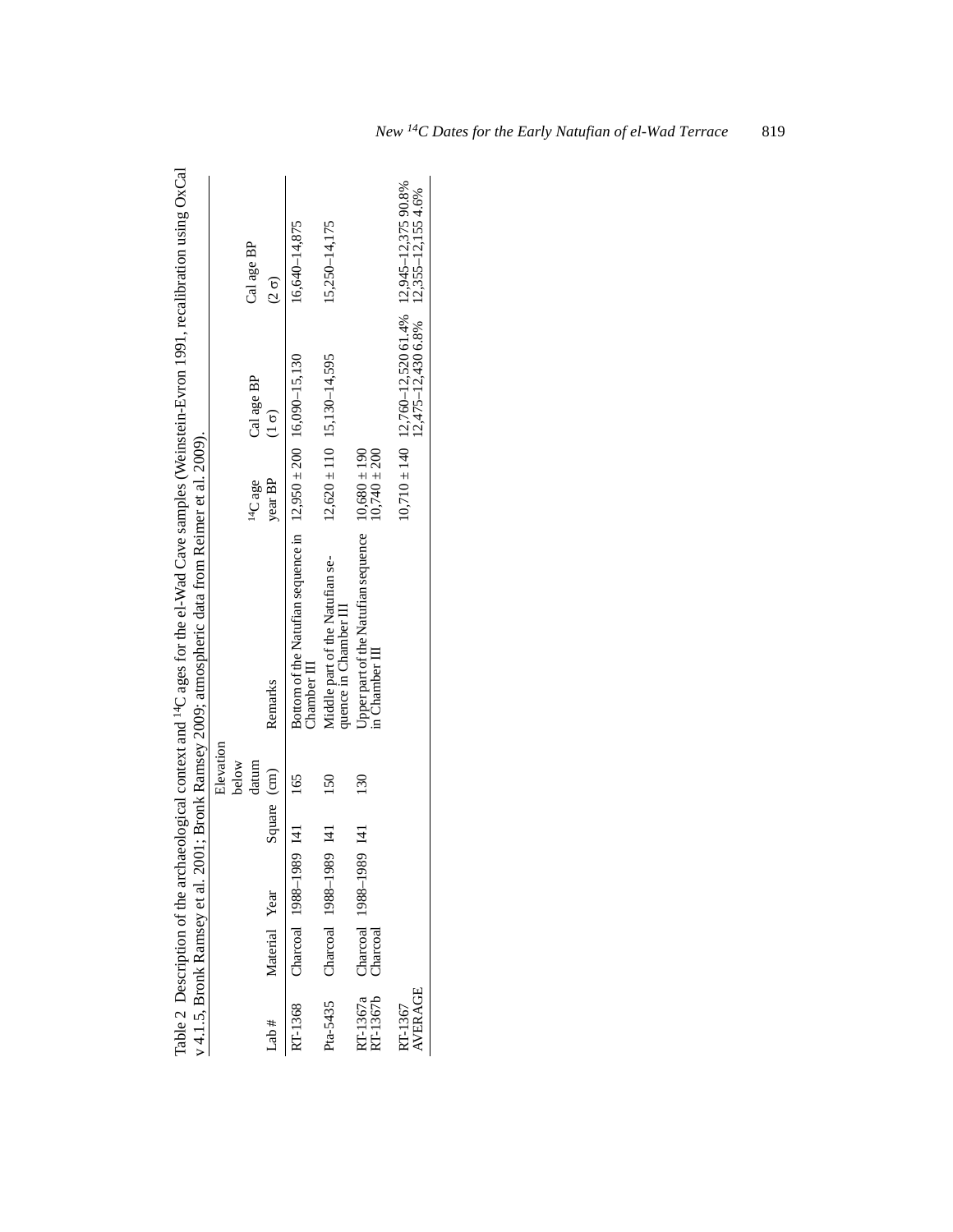## 820 *M Weinstein-Evron et al.*

To augment the emerging chronological scheme for the Natufian of el-Wad, we present here 3 decaycounting method dates (RT-1367, RT-1368 Rehovot Laboratory; Pta-5435 Pretoria Laboratory) obtained in the 1980s on samples from chamber III of the cave (Table 2, also presented in Figure 3). These 3 determinations are not used in the stratigraphic model since they did not go through the same prescreening procedure as the samples dated in this work (Eckmeier et al., these proceedings).

## **DISCUSSION**

The obtained dates are largely in agreement with the Early Natufian (EN) cultural affiliation of the samples (13–15 kyr cal BP) and with the few available dates from other EN sites (reviewed in Weinstein-Evron 1998; see also Valla et al. 2007). They also accord with those derived previously from el-Wad (Figure 3). Two series of dates, from within living surfaces and from outside the structures, show a general good agreement with stratigraphy. While we have not reached the base of the Natufian layer on the terrace, the date derived from the base of the Natufian layer in the cave may provide some point of reference for the unresolved question of the initial Natufian.

Two dates require further consideration. The first is the date derived from the East part of the excavation (RTT-6115, bone), which is younger than expected from its stratigraphic position (phase W7) compared to the older dates obtained for the overlying and corresponding living surfaces (W4-W7). It corresponds better with the dates obtained for the more recent part of the sequence (phases W1 or W2). No explanation can be provided at this stage, but continuous excavation and additional dates from the layers below phase W7 may help resolve this apparent discrepancy. The second is the charcoal date (RTT-6097-2), the oldest for the series obtained for the central part of Structure II (Figure 3;  $14.150 \pm 140$  <sup>14</sup>C yr BP:  $\pm 1\sigma$  17,200–16,550 cal BP;  $\pm 2\sigma$  17,550–16,350 cal BP). While the date represents the deepest sample in the discussed series, it is clearly too old for its stratigraphic position within the Natufian. It is also too old relative to the date obtained from the bottom of the Natufian layer in the cave (Figure 3), which may correspond with the initial Natufian phase recently suggested for the Natufian hamlet at el-Wad (Weinstein-Evron 2009; Weinstein-Evron et al., in press); the date is certainly older than the identified Natufian range and its problematic state cannot be presently resolved. Significantly, layers of the earlier Epipaleolithic cultures (Kebaran or Geometric Kebaran), the possible candidates for such an early date, have not been unearthed at el-Wad to date. This sample was also prepared (RTT-6097-1) with an alternative procedure that excluded the first acid step in the  $14C$  preparation (Eckmeier et al., these proceedings). The date obtained  $(13,085 \pm 105 \frac{14}{\text{C}} \text{ yr} \text{ BP}: \pm 1\sigma \frac{15,660 - 15,250}{\text{cal} \text{ BP}: \pm 2\sigma \frac{15,900 - 15,100}{\text{cal} \text{ BP}}} \text{ with this procedure.}$ dure fits the other dates in the stratigraphy. Since the alternative procedure is not yet proven to be accurate for  $14C$  dating, we do not incorporate this date in our suggested chronology.

The dates for the upper part of the sequence (RTT-6095-2, -5786, -5790) are derived from a segment in the section that roughly represents the transition to the Late Natufian, that can be put either between levels W3 and W2 based on the appearance of the microburin technique (MBt) (RTT-6095-2) or, rather at the passage between W2 and W-1 (RTT-5790, -5786), if the rise in abruptly retouched lunates is considered (Figure 2). The substantiation of one of these possibilities requires additional 14C determinations.

Significantly, the 2 dates derived from burials (RTT-6114, -6116) that were dug into previous habitation layers are among the youngest of the series and suggest that they belong to the later stages of the Early Natufian. The direct dating of H132's femur indicates that the skeleton is younger than the determinations for the architectural remains of phases W6-7. This agrees with our suggestion that no burials may thus far be associated with the major architectural phase at el-Wad (the LEN; Weinstein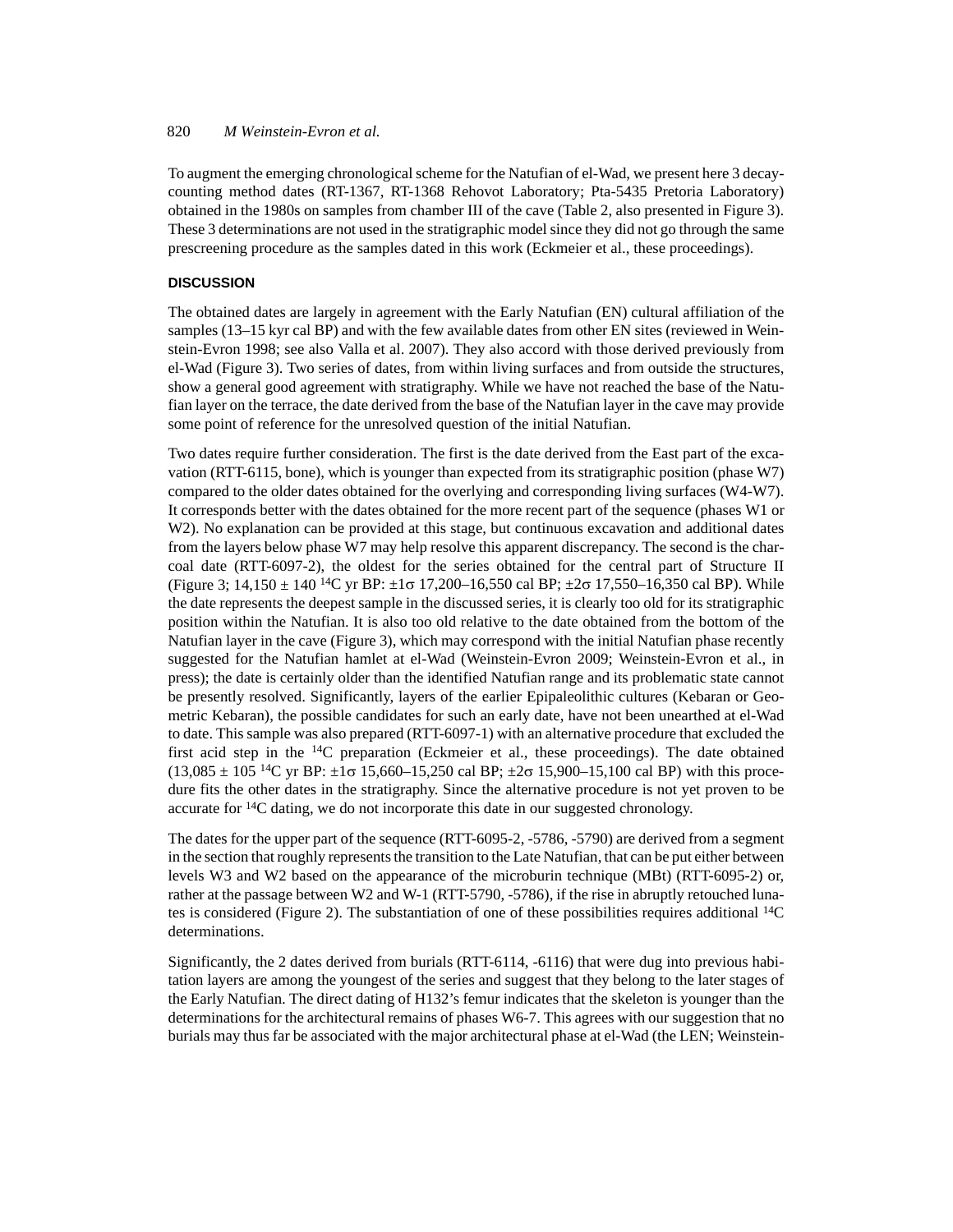Evron et al., in press). The date for H101's burial (RTT-6116) is somewhat enigmatic, since it was obtained from a charcoal piece that constitutes part of the grave fill that may have contained older material than the buried young male himself. Even though the date supports our notion that H101 may have been Early Natufian, further dates, this time obtained directly from the skeleton, will help untangle this enigma.

# **CONCLUSION**

The new set of dates from the el-Wad terrace has been performed on charcoal and on animal and human bones. The strict stratigraphic and quality control on the material dated has provided a consistent chronology exhibited by samples derived from different parts of the terrace. Our ongoing dating program and the processing of additional samples from refined contexts, whether from the same levels or deeper, will help shed important light on some of the salient questions regarding the Natufian, such as the initial phases of the culture, habitation duration and continuity, as well as the relationships between site features and stratigraphy. The Natufian occupations at el-Wad were numerous and variable, resulting in a rich and complex archaeological sequence requiring additional chronological data for further refinement.

### **ACKNOWLEDGMENTS**

The renewed excavations and dating project at el-Wad terrace are supported by the Wenner-Gren Foundation, the Irene Levi-Sala Care Archaeological Foundation and the Faculty of Humanities, University of Haifa. The ongoing 14C dating and prescreening of the samples are funded by ISF 475/ 10 grant. E Eckmeier received a fellowship for postdoctoral studies by the Swiss Society of Friends of the Weizmann Institute.

### **REFERENCES**

- Bachrach N, Hershkovitz I, Kaufman D, Weinstein-Evron M. In press. The last Natufian inhabitants of el-Wad terrace. In: Bar-Yosef O, Valla FR, editors. *The Natufian Culture in the Levant II*. Ann Arbor: International Monographs in Prehistory.
- Bar-Yosef O. 2002. Natufian: a complex society of foragers. In: Fitzhugh B, Habu J, editors. *Beyond Foraging and Collecting: Evolutionary Change in Hunter-Gatherer Settlement Systems*. New York: Kluwer Academic. p 91–147.
- Belfer-Cohen A, Bar-Yosef O. 2000. Early sedentism in the Near East: a bumpy ride in village life. In: Kuijt I, editor. *Life in Neolithic Farming Communities: Social Organization, Identity and Differentiation*. New York: Plenum Publishers. p 19–37.
- Blockley SPE, Pinhasi R. 2011. A revised chronology for the adoption of agriculture in the southern Levant and the role of Lateglacial climatic change. *Quaternary Science Reviews* 30(1–2):98–108.
- Bronk Ramsey C. 2009. Bayesian analysis of radiocarbon dates. *Radiocarbon* 51(1):337–60.
- Bronk Ramsey C, van der Plicht J, Weninger B. 2001. "Wiggle matching" radiocarbon dates. *Radiocarbon*  $43(2A) \cdot 381 - 9$
- Garrod DAE. 1957. The Natufian culture. The life and economy of a Mesolithic people in the Near East. *Proceedings of the British Academy* 43:211–27.
- Garrod DAE, Bate DMA. 1937. *The Stone Age of Mount Carmel: Excavations at the Wady el-Mughara, Volume I*. Oxford: Clarendon Press.
- Henry DO. 1995. *Prehistoric Cultural Ecology and Evolution: Insights from Southern Jordan*. New York: Plenum Press.
- Maher LA, Banning EB, Chazan M. 2011. Oasis or mirage? Assessing the role of abrupt climate change in the prehistory of the southern Levant. *Cambridge Archaeological Journal* 21(1):1–30.
- Reimer PJ, Baillie MGL, Bard E, Bayliss A, Beck JW, Blackwell PG, Bronk Ramsey C, Buck CE, Burr GS, Edwards RL, Friedrich M, Grootes PM, Guilderson TP, Hajdas I, Heaton TJ, Hogg AG, Hughen KA, Kaiser KF, Kromer B, McCormac FG, Manning SW, Reimer RW, Richards DA, Southon JR, Talamo S, Turney CSM, van der Plicht J, Weyhenmeyer CE. 2009. IntCal09 and Marine09 radiocarbon age calibration curves, 0–50,000 years cal BP. *Radiocarbon* 51(4): 1111–50.
- Stutz AJ. 2004. The Natufian in real time? Radiocarbon date calibration as a tool for understanding Natufian societies and their long term prehistoric context. In: Delage C, editor. *The Last Hunter-Gatherer Societies in the Near-East*. BAR International Series 1320. Oxford: Archaeopress. p 13–39.
- Valla FR, Bar-Yosef O, Smith P, Tchernov E, Desse J.